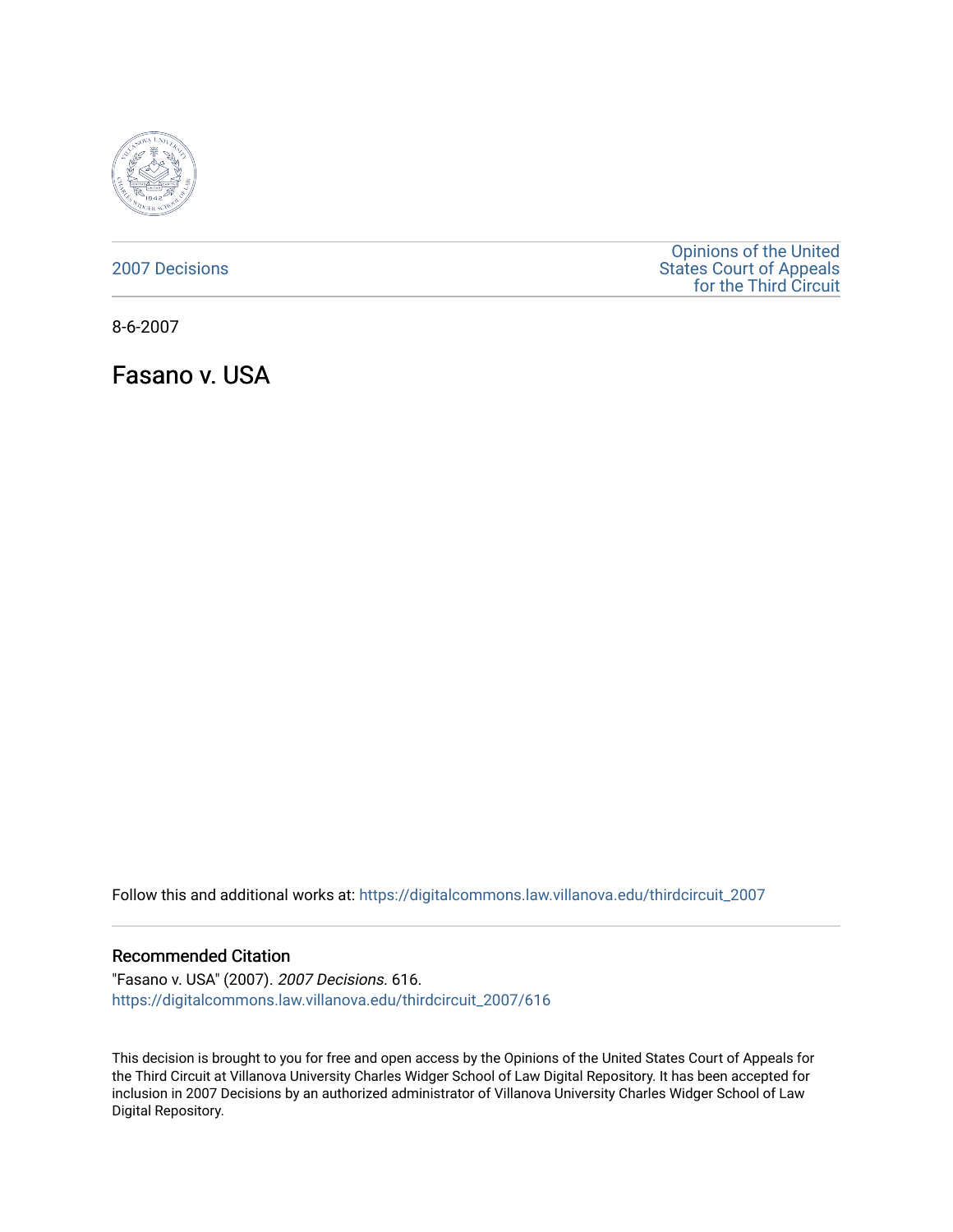## CLD-283 **NOT PRECEDENTIAL**

# UNITED STATES COURT OF APPEALS FOR THE THIRD CIRCUIT

## NO. 06-3483

## FRANK J. FASANO,

### Appellant

v.

UNITED STATES OF AMERICA ATTORNEY GENERAL OF THE UNITED STATES; SECRETARY OF DEPARTMENT OF HOMELAND SECURITY; CHRISTOPHER J. CHRISTIE, U.S. ATTORNEY; ROBERT P. WEIMANN, DIR. AAO; ACTING OFFICER IN CHARGE U.S DEPARTMENT OF HOMELAND SECURITY

> On Appeal From the United States District Court For the District of New Jersey (D.C. Civ. No. 05-05874) District Judge: Honorable William J. Martini

\_\_\_\_\_\_\_\_\_\_\_\_\_\_\_\_\_\_\_\_\_\_\_\_\_\_\_\_\_\_\_\_\_\_\_\_

Submitted For Possible Summary Action Under Third Circuit LAR 27.4 and I.O.P. 10.6 June 28, 2007

\_\_\_\_\_\_\_\_\_\_\_\_\_\_\_\_\_\_\_\_\_\_\_\_\_\_\_\_\_\_\_\_\_\_\_\_\_\_

Before: RENDELL, SMITH AND JORDAN, CIRCUIT JUDGES.

(Filed: August 6, 2007)

OPINION

 $\frac{1}{2}$  ,  $\frac{1}{2}$  ,  $\frac{1}{2}$  ,  $\frac{1}{2}$  ,  $\frac{1}{2}$  ,  $\frac{1}{2}$  ,  $\frac{1}{2}$  ,  $\frac{1}{2}$  ,  $\frac{1}{2}$  ,  $\frac{1}{2}$  ,  $\frac{1}{2}$  ,  $\frac{1}{2}$  ,  $\frac{1}{2}$  ,  $\frac{1}{2}$  ,  $\frac{1}{2}$  ,  $\frac{1}{2}$  ,  $\frac{1}{2}$  ,  $\frac{1}{2}$  ,  $\frac{1$ 

 $\frac{1}{2}$  ,  $\frac{1}{2}$  ,  $\frac{1}{2}$  ,  $\frac{1}{2}$  ,  $\frac{1}{2}$  ,  $\frac{1}{2}$  ,  $\frac{1}{2}$  ,  $\frac{1}{2}$  ,  $\frac{1}{2}$  ,  $\frac{1}{2}$  ,  $\frac{1}{2}$  ,  $\frac{1}{2}$  ,  $\frac{1}{2}$  ,  $\frac{1}{2}$  ,  $\frac{1}{2}$  ,  $\frac{1}{2}$  ,  $\frac{1}{2}$  ,  $\frac{1}{2}$  ,  $\frac{1$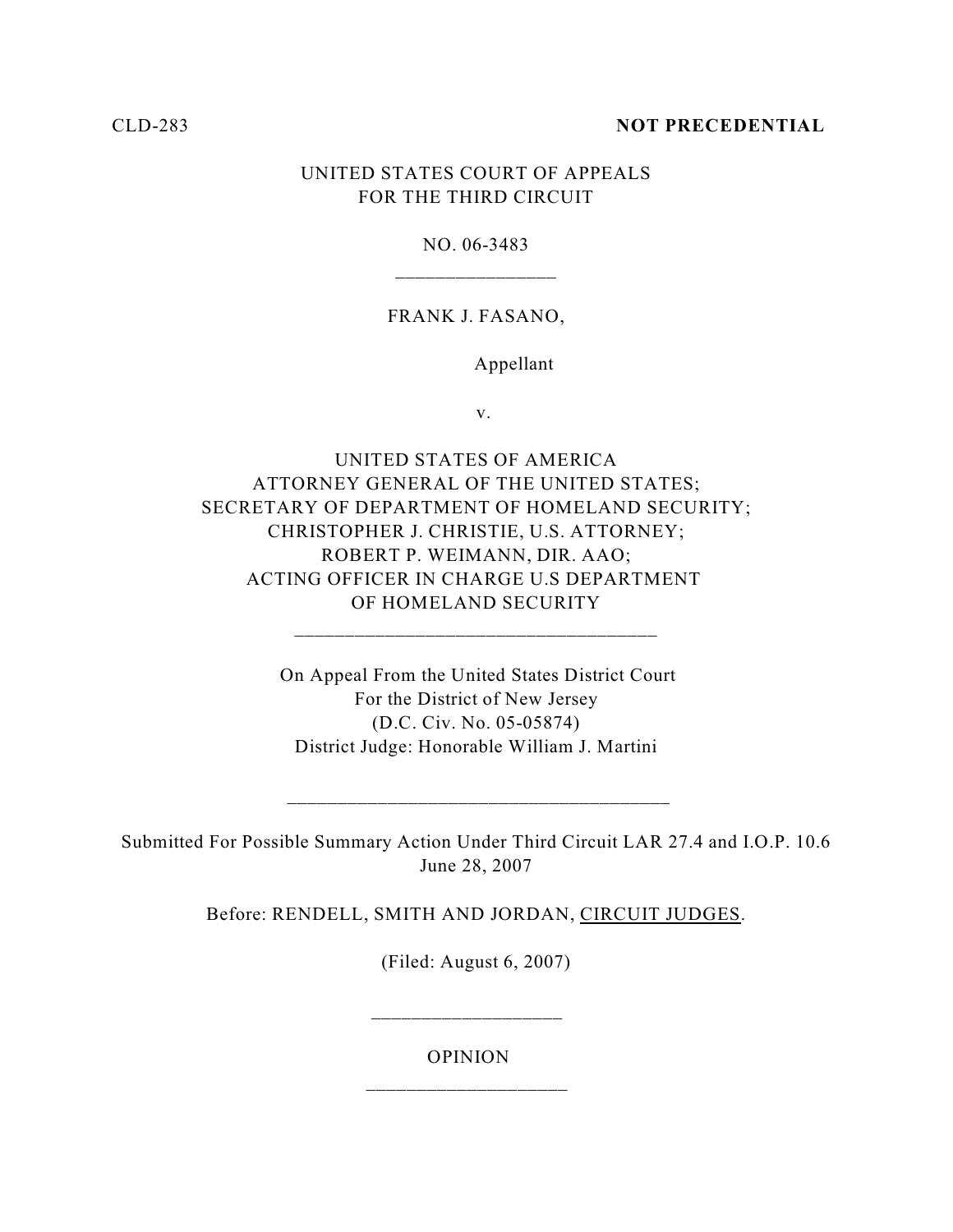#### PER CURIAM

Frank Fasano appeals from the District Court's order dismissing his civil rights complaint. For the reasons below, we will summarily affirm the District Court's order.

In 2005, Fasano filed a pro se civil rights action against the United States of America and various federal officials, alleging that his civil rights had been violated as a result of defendants' having denied his wife, Shirley Maia-Fasano, a visa to permit her to re-enter the United States.<sup>1</sup> He sought damages and an order directing the defendants to grant Maia-Fasano a visa to re-enter the United States. The defendants filed a motion to dismiss, which the District Court granted. The District Court explained that it did not have jurisdiction to review the decision regarding waiver of exclusion under the Act, noting that Fasano did not argue to the contrary, and held that Fasano's constitutional claim was without merit. Fasano timely appealed.

We conclude that the District Court properly granted the motion to dismiss Fasano's complaint. The Constitution "does not recognize the right of a citizen spouse to

<sup>&</sup>lt;sup>1</sup>Maia-Fasano came to the United States from Brazil in 1996 as a non-immigrant visitor. Thereafter, she married an American citizen and filed an application for an adjustment of status based on the marriage. The application was denied in October 2001 for lack of prosecution. In 2004, Maia-Fasano divorced her first husband and married Fasano. She left the country thereafter to visit her mother, who was ill, and was denied re-entry in April 2004. Fasano filed for a waiver under section  $212(a)(9)(B)(v)$  of the Immigration and Nationality Act on his wife's behalf. The application was denied in February 2005, by the Officer in Charge in Lima, Peru. That decision was appealed, but the appeal was dismissed. The case was reopened in November 2005; the prior decisions were affirmed.